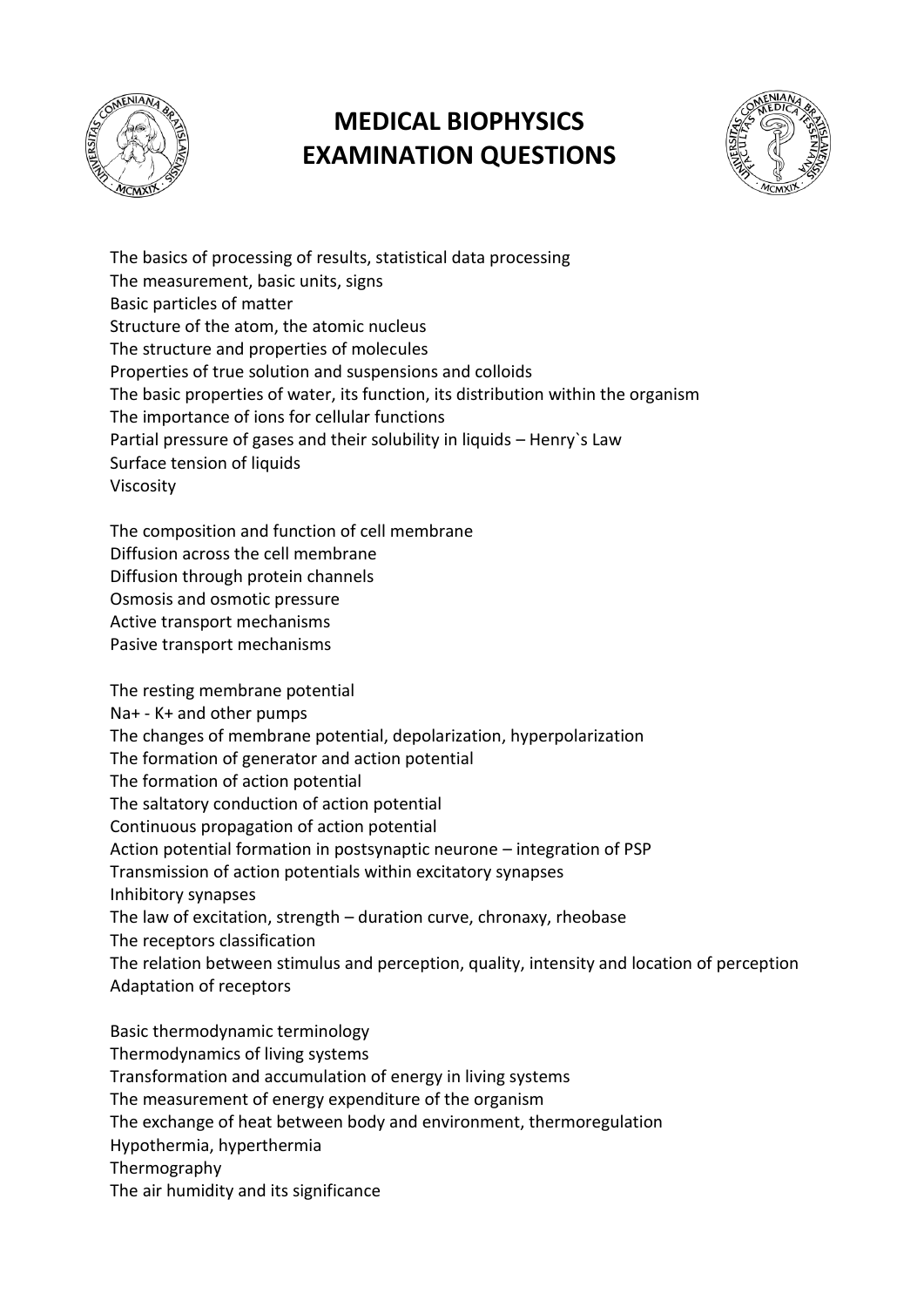The gas exchange between inner and outer environment The mechanics of breathing Lung compliance and thorax compliance Airway (respiratory) resistance Respiratory volumes and capacities Spirometry Mechanical work of the heart Blood flow and mechanical properties of vessels The measurement of blood and air flows Blood pressure measurement (direct and indirect methods) Filtration and resorption in capillaries Biophysical basics of kidney function Action potentials of the heart, their formation and propagation, prepotential ECG recording, ECG leads The basic shape of ECG curve Electrical axis of the heart Brain action potentials, basic EEG rhythms

Biomechanics of locomotion (musculoskeletal system) Biophysical mechanism of muscle contraction Excitation-contraction coupling in skeletal muscle Mechanical and electrical manifestations of muscle contraction, EMG

The basis of sensory perception Color vision and its defects Photoreceptors and their functions Optical system of the eye The eye accomodation and its function Emmetropic and ametropic eye and their characteristic Types eye refractive errors and their corrections Visual acuity, binocular and spatial vision

The propagation of acoustic signals through outer and middle ear The reception of accoustic signals in the inner ear The electrical events in the inner ear Hearing disorders, their examination and correction

Excitation and ionization potential Natural and artificial radioactivity The sources of non-nuclear ionizing radiation The interaction of alpha, beta and neutron radiations with matter The interaction of gamma radiation with matter The methods of detection of ionizing radiation Basic mechanisms of biological effects of ionizing radiation Biological effects of nuclear explosions The protection against ionizing radiation

Physical principles of modern surgical instruments Physical principles of ionizing radiation therapy Nuclear Magnetic Resonance Scanning (tomography)